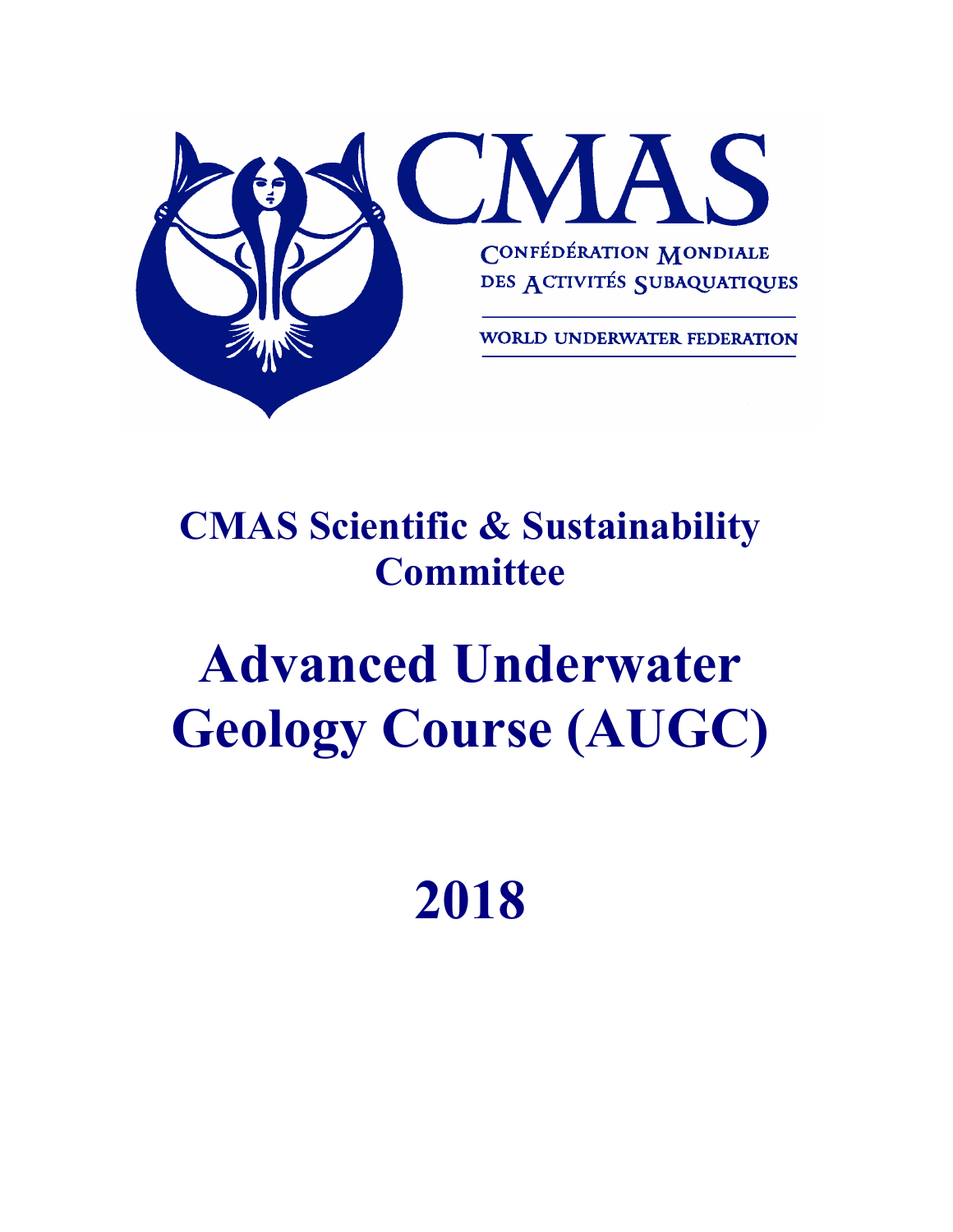The non-professional CMAS Scientific Specialty Courses (SSC) combines the expertise of marine and freshwater scientists, underwater geologists and archaeologists, diving officers, administrators, legislators, individual divers, from different parts of the world scientific diving community. Therefore we revised the last version with the colleagues in the CMAS Scientific & Sustainability Committee (SC) mentioned below, who helped to produce this new standards, and acknowledges the help and advice given by many other people through letters or oral comments.

CMAS Scientific & Sustainability Committee, 2018

President of the Scientific Committee **Ralph O. SCHILL (GER)** 

- Director for Biology and Conservation Maria Clotilde ZECKUA (MEX) Member for Biology and Conservation Jenan BAHZAD (KUW) Member for Biology and Conservation Levent CAVAS (TUR) Member for Biology and Conservation **Laurent FEY (CAN)** Member for Biology and Conservation **Alenka FIDLER** (SLO) Member for Biology and Conservation Bayram ÖZTÜRK (TUR) Member for Biology and Conservation Mehmet Baki YOKES (TUR)
- Director for Underwater Cultural Heritage Gerd KNEPEL (GER) Member for Underwater Cultural Heritage Xanthie ARGIRIS (GRE) Member for Underwater Cultural Heritage Tamás BALOG (HUN) Member for Underwater Cultural Heritage Gilbert FOURNIER (PHI) Member for Underwater Cultural Heritage Emad KHALIL (EGY) Member for Underwater Cultural Heritage Magdalena NOWAKOWSA (POL) Member for Underwater Cultural Heritage Fernando DUARTE PEREIRA (POR) Member for Underwater Cultural Heritage Henrik POHL (AUT) Member for Underwater Cultural Heritage Inkilap OBRUK (TUR) Member for Underwater Cultural Heritage Hakan ÖNIZ (TUR)
- 

Member for Scientific Diving The Control of Alen SOLDO (CRO)

Secretary Bulent CAVAS (TUR)

Director for Scientific Diving Paulo COSTA SILVA (POR) Member for Scientific Diving Sergey FAZLULLIN (RUS) Member for Scientific Diving The Mohamed Fethi Ben Hamouda (TUN Member for Scientific Diving Gustavo A. V. LOMBARTE (ESP)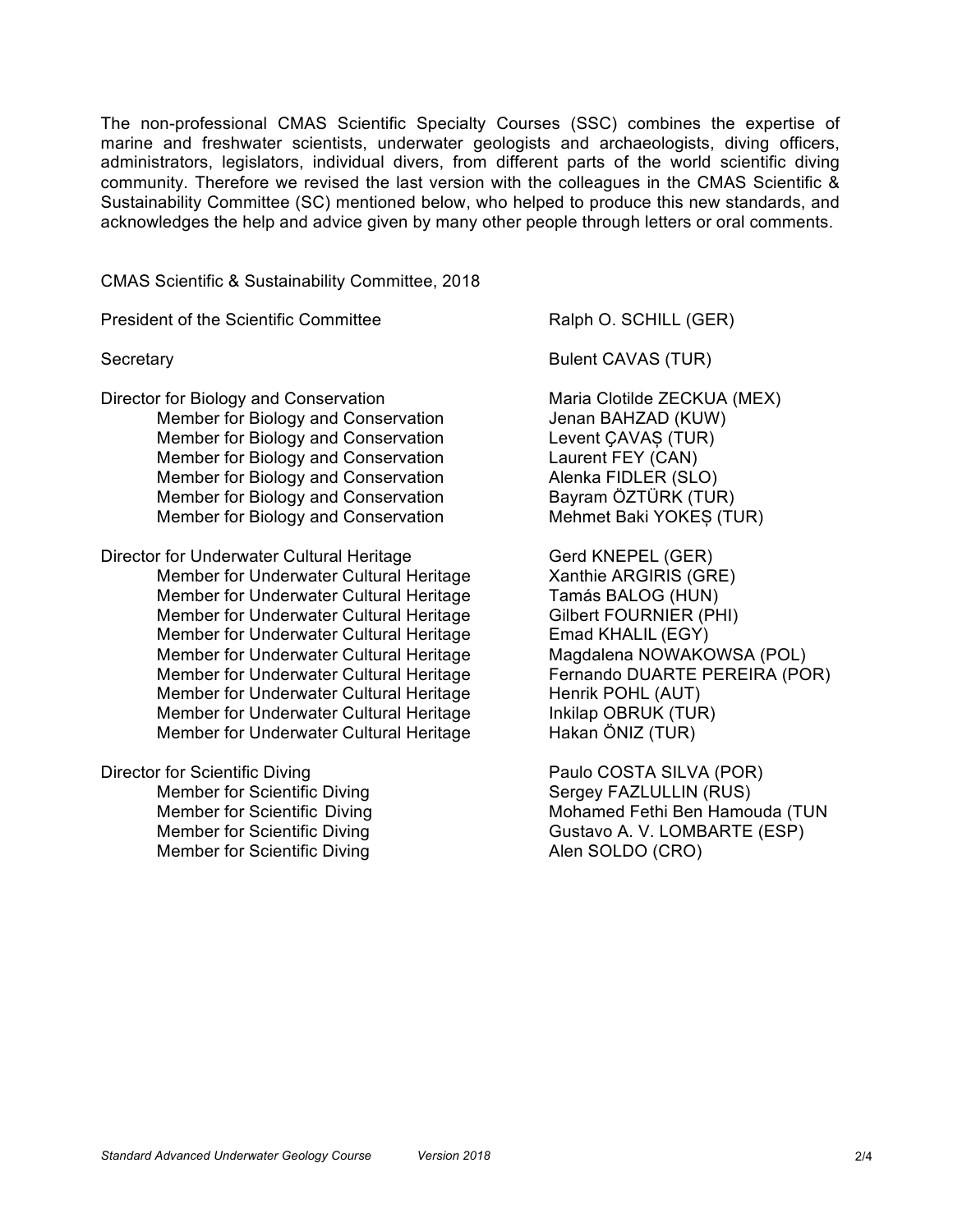### Advanced Underwater Geology Course

Minimum 5 days 15 theoretical teaching units (TTU) 15 practical teaching units (PTU) 4-8 dives

#### **1.1. Aim of course**

- to provide the diver a deep personal experience of underwater geology
- to give a advanced comprehensive information on underwater geology
- to teach methods of geo-sciences which can be used by sports divers
- to enable the diver to investigate and evaluate the underwater geology

#### **1.2. Student performance objectives**

By the end of the course the diver should

- be familiar to basic geological methods
- be able to identify important mineral groups
- dive sustainably due to his/her more comprehensive understanding of environment

#### **1.3. Prerequisites for participants** (minimum requirements)

- age of 16 years
- CMAS\*\* or equivalent
- valid medical certificate

### **1.4. Instructor/student ratios in open water**

- depending on the visibility and diving level

#### **1.5. Instructor requirement** (see SC administrative text)

- CMAS\*\* diving licence and 100 dives
- academic background in the respective field, or
- several years professional experience in geology
- teaching abilities
- a high sensibility for sustainable diving

#### **1.6. Speciality Course requirements:**

- adequate lecture place
- adequate dive site
- identification books for minerals
- geology presentation
- geology scripts or text books
- teaching material (rock hammers, spades, sedi-compass, GPS, grabs, simple microscopes...).

#### **1.7. Theoretical teaching units** (the instructor sets thematic emphases)

- advanced knowledge of aspects taught in the Geology Course
- navigation and orientation
- bathymetry
- acoustic and optical methods
- equipped working boats and swimming platforms